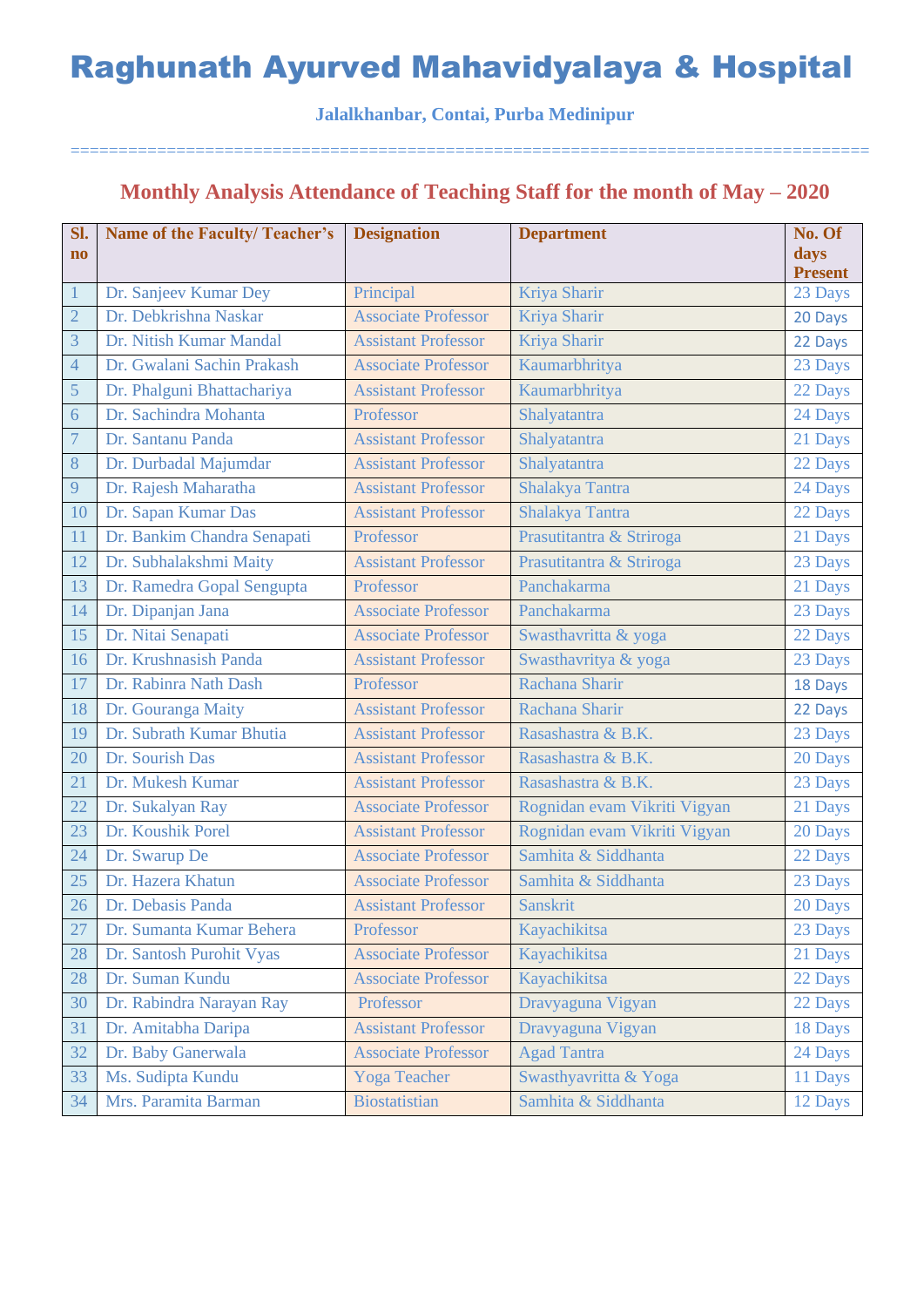### **Jalalkhanbar, Contai, Purba Medinipur**

| SI.                    | <b>Name of the College Staff</b> | <b>Designation</b>                | <b>Department</b>    | No. Of         |
|------------------------|----------------------------------|-----------------------------------|----------------------|----------------|
| $\mathbf{n}\mathbf{o}$ |                                  |                                   |                      | days           |
|                        |                                  |                                   |                      | <b>Present</b> |
|                        | Mr. Swasti Sundar Jana           | Librarian                         | <b>College Staff</b> | 24 Days        |
| $\overline{2}$         | Mr. Bijan Jana                   | <b>Assistant Librarian</b>        | <b>College Staff</b> | 25 Days        |
| $\overline{3}$         | Ms. Shrabana Bera                | <b>Library Attendant</b>          | <b>College Staff</b> | 20 Days        |
| $\overline{4}$         | Mr. Chandan Kumar Maiti          | Staff for Admin. & Acct. Services | <b>College Staff</b> | 25 Days        |
| 5                      | Mr. Krishna Rana                 | Staff for Admin. & Acct. Services | <b>College Staff</b> | 25 Days        |
| 6                      | Mr. Shankar Prasad Barman        | Staff for Admin. & Acct. Services | <b>College Staff</b> | 23 Days        |
| $\overline{7}$         | Ms. Sritama Sinha                | Staff for Admin. & Acct. Services | <b>College Staff</b> | 24 Days        |
| 8                      | Mr. Sumit Bera                   | Staff for Admin. & Acct. Services | <b>College Staff</b> | 22 Days        |
| 9                      | Mr. Pulak Pradhan                | <b>Laboratory Technician</b>      | <b>College Staff</b> | 24 Days        |
| 10                     | Mr. Raju Panigrahi               | <b>Laboratory Technician</b>      | <b>College Staff</b> | 23 Days        |
| 11                     | Mr. Sandip Giri                  | <b>Laboratory Technician</b>      | <b>College Staff</b> | 24 Days        |
| 12                     | Mr. Dilip Manna                  | <b>Laboratory Technician</b>      | <b>College Staff</b> | 20 Days        |
| 13                     | Mr. Pijush Kanti Shee            | <b>Laboratory Technician</b>      | <b>College Staff</b> | 20 Days        |
| 14                     | Mr. Debbrata Dinda               | <b>Laboratory Assistant</b>       | <b>College Staff</b> | 18 Days        |
| 15                     | Mrs. Suparna Pradhan             | <b>Laboratory Assistant</b>       | <b>College Staff</b> | 18 Days        |
| 16                     | Mr. Amitava Das                  | <b>Laboratory Assistant</b>       | <b>College Staff</b> | 19 Days        |
| 17                     | Mr. Bikash Das                   | <b>Laboratory Assistant</b>       | <b>College Staff</b> | 19 Days        |
| 18                     | Mr. Sukhendu Maity               | <b>Laboratory Assistant</b>       | <b>College Staff</b> | 18 Days        |
| 19                     | Mr. Joydeb Jana                  | <b>Laboratory Assistant</b>       | <b>College Staff</b> | 19 Days        |
| 20                     | Mr. Sutanu Huzzat                | <b>Museum Keeper</b>              | <b>College Staff</b> | 24 Days        |
| 21                     | Mr. Swapan Bhunia                | <b>Museum Keeper</b>              | <b>College Staff</b> | 24 Days        |
| 22                     | Mr. Dipankar Sasmal              | <b>Museum Keeper</b>              | <b>College Staff</b> | 16 Days        |
| 23                     | Mr. Gopal Chandra Pramanik       | <b>Museum Keeper</b>              | <b>College Staff</b> | 18 Days        |
| 24                     | Mrs Krishna Pradhan              | <b>Attendant</b>                  | <b>College Staff</b> | 20 Days        |
| 25                     | Mr. Soumendu Maity               | <b>Attendant</b>                  | <b>College Staff</b> | 18 Days        |
| 26                     | Mr. Debkumar Mishra              | <b>Attendant</b>                  | <b>College Staff</b> | 16 Days        |
| 27                     | Mrs. Tanaya Das Rana             | <b>Attendant</b>                  | <b>College Staff</b> | 17 Days        |
| 28                     | Mr. Sutirtha Das                 | <b>Attendant</b>                  | <b>College Staff</b> | 16 Days        |
| 29                     | Mrs. Sutapa Barik Maity          | <b>Attendant</b>                  | <b>College Staff</b> | 19 Days        |
| 30                     | Mrs. Siuli Metya                 | <b>Attendant</b>                  | <b>College Staff</b> | 23 Days        |
| 31                     | Mr. Manojit Ghosh                | Peon                              | <b>College Staff</b> | 20 Days        |
| 32                     | Mrs. Sikha Bera                  | Peon                              | <b>College Staff</b> | 15 Days        |
| 33                     | Mr Sanjoy Paria                  | Peon                              | <b>College Staff</b> | 16 Days        |
| 34                     | Mr. Tushar Kanti See             | Peon                              | <b>College Staff</b> | 18 Days        |
| 35                     | Mr. Amit Das                     | Peon                              | <b>College Staff</b> | 16 Days        |
| 36                     | Mr. Dibakar Maity                | Lifter                            | <b>College Staff</b> | 20 Days        |
| 37                     | Mr. Swapan Kumar Patra           | Gardener                          | <b>College Staff</b> | 24 Days        |
| 38                     | Mr. Uttam Maity                  | Multipurpose worker               | <b>College Staff</b> | 22 Days        |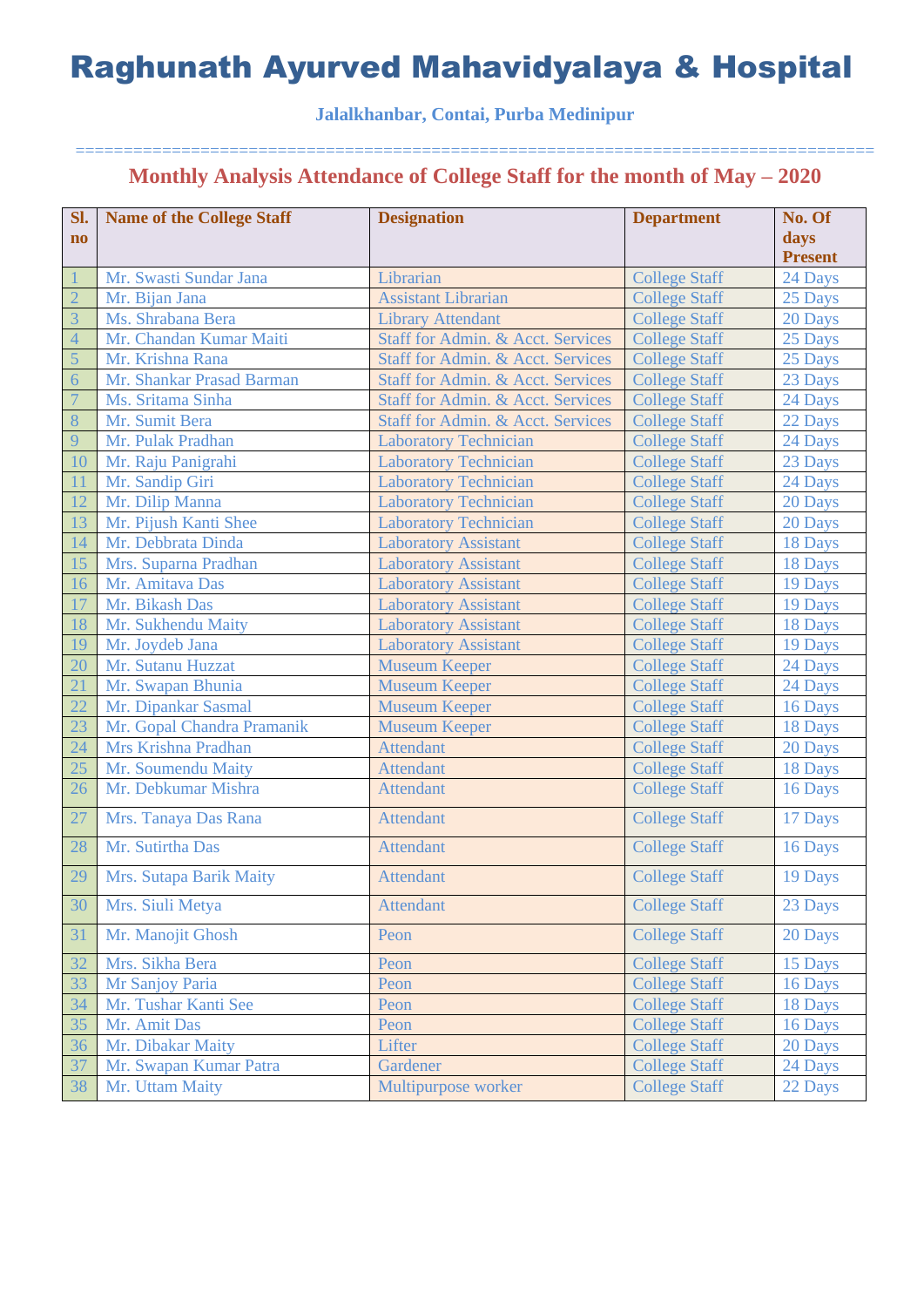### **Jalalkhanbar, Contai, Purba Medinipur**

| Sl.                    | <b>Name of the College Staff</b> | <b>Designation</b>                         | <b>Department</b>     | No. Of         |
|------------------------|----------------------------------|--------------------------------------------|-----------------------|----------------|
| $\mathbf{n}\mathbf{o}$ |                                  |                                            |                       | days           |
|                        |                                  |                                            |                       | <b>Present</b> |
| $\mathbf{1}$           | Prof.(Dr.) Sanjeev Kumar Dey     | <b>Hospital Superintendent</b>             | <b>Hospital Staff</b> | 25 Days        |
| $\overline{2}$         | Dr. Asitananda Das               | <b>Deputy Medical Superintendent</b>       | <b>Hospital Staff</b> | 23 Days        |
| $\overline{3}$         | Mrs. Sulekha Bera                | <b>Matron</b>                              | <b>Hospital Staff</b> | 22 Days        |
| $\overline{4}$         | Mrs. Chinmoye Maity              | <b>Assistant Matron</b>                    | <b>Hospital Staff</b> | 18 Days        |
| $\overline{5}$         | Mrs. Safali Jana Pradhan         | <b>Assistant Matron</b>                    | <b>Hospital Staff</b> | 19 Days        |
| 6                      | Mrs. Anuradha Manna              | <b>Stuff Nurses</b>                        | <b>Hospital Staff</b> | 19 Days        |
| $\overline{7}$         | Ms. Nilam Khatun                 | <b>Stuff Nurses</b>                        | <b>Hospital Staff</b> | 20 Days        |
| 8                      | Mrs. Snigdha Panigrahi           | <b>Stuff Nurses</b>                        | <b>Hospital Staff</b> | 21 days        |
| 9                      | Mrs. Muslima Khatin              | <b>Stuff Nurses</b>                        | <b>Hospital Staff</b> | 22 Days        |
| 10                     | Mrs. Mallika Jana Patra          | <b>Stuff Nurses</b>                        | <b>Hospital Staff</b> | 22 Days        |
| <sup>11</sup>          | Mrs. Sandipa Jana Huzzat         | <b>Stuff Nurses</b>                        | <b>Hospital Staff</b> | 21 Days        |
| 12                     | Mrs. Krishna Giri Manna          | <b>Stuff Nurses</b>                        | <b>Hospital Staff</b> | 20 Days        |
| 13                     | Mrs. Sandhya Pradhan             | <b>Stuff Nurses</b>                        | <b>Hospital Staff</b> | 22 Days        |
| 14                     | Mrs. Sabita Majhi Pramanik       | <b>Stuff Nurses</b>                        | <b>Hospital Staff</b> | 20 Days        |
| 15                     | Mrs. Dipannita Mandal Jana       | <b>Stuff Nurses</b>                        | <b>Hospital Staff</b> | 21 Days        |
| 16                     | Mrs. Sarmitha Jana Das           | <b>Stuff Nurses</b>                        | <b>Hospital Staff</b> | 19 Days        |
| 17                     | Mrs. Sadhana Maity               | <b>Stuff Nurses</b>                        | <b>Hospital Staff</b> | 20 Days        |
| 18                     | Mrs. Kanan Deb                   | <b>Stuff Nurses</b>                        | <b>Hospital Staff</b> | 18 Days        |
| 19                     | Mr. Joydeb Manik                 | Ward Boy / Aya                             | <b>Hospital Staff</b> | 23 Days        |
| 20                     | Mr. Arup Payra                   | Ward Boy / Aya                             | <b>Hospital Staff</b> | 21 Days        |
| 21                     | Mr. Somnath Meikap               | Ward Boy / Aya                             | <b>Hospital Staff</b> | 19 Days        |
| 22                     | Mrs. Radha Rani Maity Panja      | Ward Boy / Aya                             | <b>Hospital Staff</b> | 19 Days        |
| 23                     | Mrs. Saptami Bera Pradhan        | Ward Boy / Aya                             | <b>Hospital Staff</b> | 22 Days        |
| 24                     | Mr. Pijush Pradhan               | Worker                                     | <b>Hospital Staff</b> |                |
| 25                     | Mr. Bapi Das                     | Ward Boy / Aya (Others)                    | <b>Hospital Staff</b> | 19 Days        |
| 26                     | Ms. Namita Rani Das              | Ward Boy / Aya (Others)                    | <b>Hospital Staff</b> | 19 Days        |
| 27                     | Mrs. Sila Guchhait Jana          | Ward Boy / Aya                             | <b>Hospital Staff</b> | 18 Days        |
| 28                     | Mr. Chandan Das                  | Pharmacist                                 | <b>Hospital Staff</b> | 24 Days        |
| 29                     | Mr. Kazi M M Mohiuddin Ahamed    | Pharmacist                                 | <b>Hospital Staff</b> | 20 Days        |
| 30                     | Mrs. Madhuriya Naskar            | Pharmacist                                 | <b>Hospital Staff</b> | 18 Days        |
| 31                     | Mr. Soumitra Das Mahapatra       | Pharmacist                                 | <b>Hospital Staff</b> | 18 Days        |
| 32                     | Mrs. Sefali Shit                 | <b>Dresser</b>                             | <b>Hospital Staff</b> | 21 Days        |
| 33                     | Mr. Tapan Das                    | <b>Dresser</b>                             | <b>Hospital Staff</b> | 19 Days        |
| 34                     | Mr.Swapan Jana                   | <b>Store Keeper</b>                        | <b>Hospital Staff</b> | 24 Days        |
| 35                     | Mr. Debansu Ghorai               | <b>Office Staff (for Registration,</b>     | <b>Hospital Staff</b> | 24 Days        |
|                        |                                  | Record)                                    |                       |                |
| 36                     | Mr. Arun Jana                    | Office Staff (for Registration,            | <b>Hospital Staff</b> | 23 Days        |
| 37                     | Mr. Suman Maity                  | Record)<br>Office Staff (for Registration, | <b>Hospital Staff</b> | 21 Days        |
|                        |                                  | Record)                                    |                       |                |
| 38                     | Mrs. Ruma Dolai                  | Office Staff (for Registration,<br>Record) | <b>Hospital Staff</b> | 20 Days        |
| 39                     | Mr. Somnath Sasmal               | <b>Dark Room Attainder</b>                 | <b>Hospital Staff</b> | 18 Days        |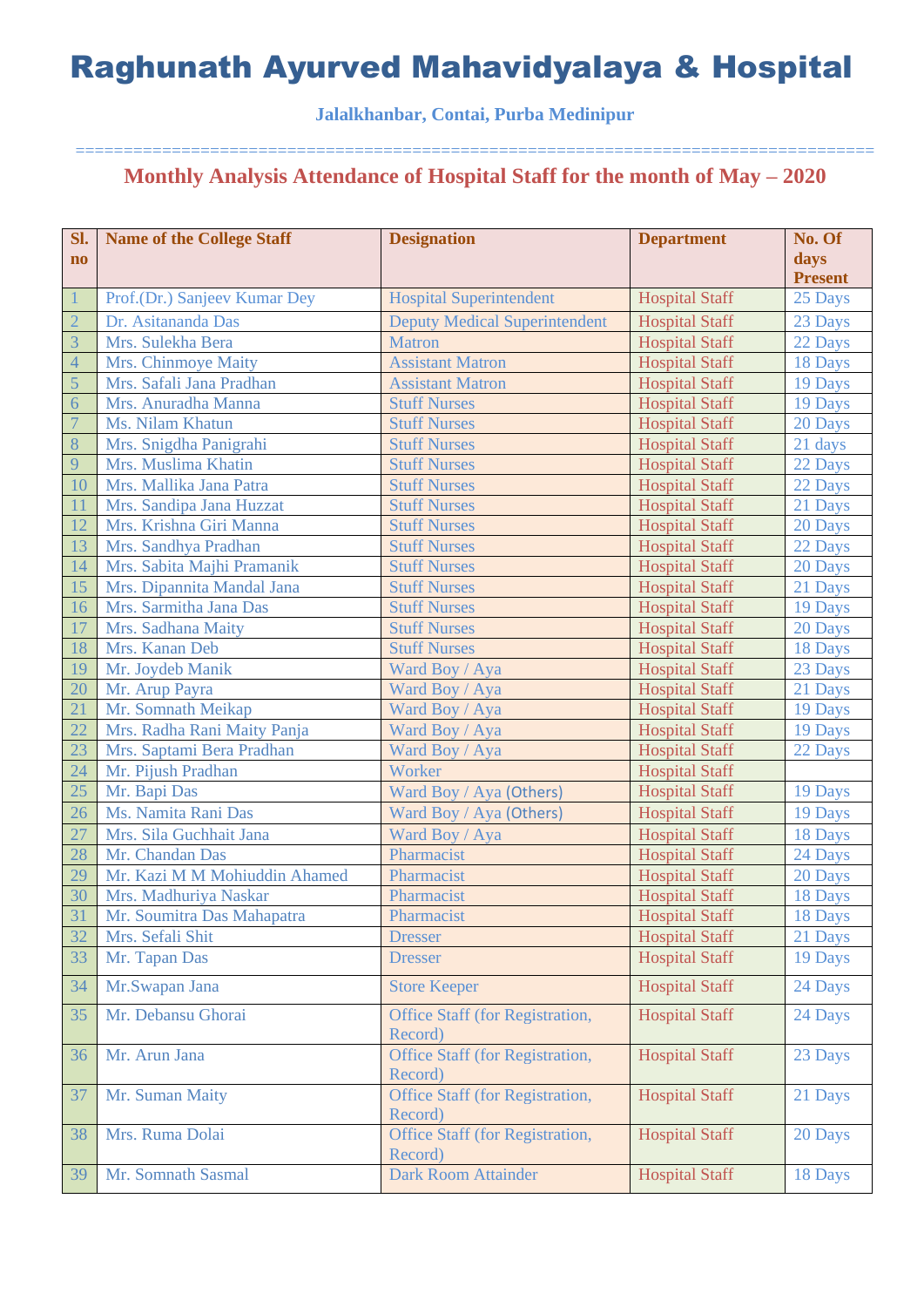### **Jalalkhanbar, Contai, Purba Medinipur**

| Sl.                    | <b>Name of the College Staff</b> | <b>Designation</b>                                           | <b>Department</b>     | No. Of         |
|------------------------|----------------------------------|--------------------------------------------------------------|-----------------------|----------------|
| $\mathbf{n}\mathbf{o}$ |                                  |                                                              |                       | days           |
|                        |                                  |                                                              |                       | <b>Present</b> |
| 40                     | Mr. Satyabrata Nanda             | <b>Staff for Pancakarma Therapy</b>                          | <b>Hospital Staff</b> | 24 Days        |
|                        |                                  | Section for OPD & IPD                                        |                       |                |
| 41                     | Mr. Prabir Kumar Jana            | <b>Staff for Pancakarma Therapy</b>                          | <b>Hospital Staff</b> | 21 Days        |
|                        |                                  | Section for OPD & IPD                                        |                       |                |
| 42                     | Mrs. Durga Rana Jana             | <b>Staff for Pancakarma Therapy</b><br>Section for OPD & IPD | <b>Hospital Staff</b> | 18 Days        |
| 43                     | Mrs. Madhusri Maity Shee         | <b>Staff for Pancakarma Therapy</b>                          | <b>Hospital Staff</b> | 19 Days        |
|                        |                                  | Section for OPD & IPD                                        |                       |                |
| 44                     | Mr. Nityananda Maity             | <b>OT</b> Attainder                                          | <b>Hospital Staff</b> | 18 Days        |
| 45                     | Mr. Koushik Jana                 | <b>OT</b> Attainder                                          | <b>Hospital Staff</b> | 23 Days        |
| 46                     | Dr. Jaykrishan Barman            | <b>Emergency Medical Officer</b>                             | <b>Hospital Staff</b> | 19 Days        |
| 47                     | Dr. Surajit Jana                 | <b>Emergency Medical Officer</b>                             | <b>Hospital Staff</b> | 18 Days        |
| 48                     | Dr. Pratap Chandra Ghorai        | <b>RMO &amp; RSMO</b>                                        | <b>Hospital Staff</b> | 22 Days        |
| 49                     | Dr. Amrit Kumar Nanda            | <b>RMO &amp; RSMO</b>                                        | <b>Hospital Staff</b> | 20 Days        |
| 50                     | Dr. Mukul Kumar Pahari           | <b>RMO &amp; RSMO</b>                                        | <b>Hospital Staff</b> | 20 Days        |
| 51                     | Dr. Bibhuti Ranjan Ojha          | <b>RMO &amp; RSMO</b>                                        | <b>Hospital Staff</b> | 18 Days        |
| 52                     | Dr. Raghunath Das                | <b>RMO &amp; RSMO</b>                                        | <b>Hospital Staff</b> | 17 Days        |
| 53                     | Dr. Bidyut Chowdhury             | <b>RMO &amp; RSMO</b>                                        | <b>Hospital Staff</b> | 18 Days        |
| 54                     | Dr. Anulipi Pal                  | <b>RMO &amp; RSMO</b>                                        | <b>Hospital Staff</b> | 21 Days        |
| 55                     | Dr. Sidhar Ranjan Das            | <b>RMO &amp; RSMO</b>                                        | <b>Hospital Staff</b> | 18Days         |
| 56                     | Dr. Dulal Kumar Mahapatra        | <b>RMO &amp; RSMO</b>                                        | <b>Hospital Staff</b> | 18 Days        |
| 57                     | Dr. Kajal Burman                 | <b>RMO &amp; RSMO</b>                                        | <b>Hospital Staff</b> | 19 Days        |
| 58                     | Dr. Jagajyoti Burman             | <b>RMO &amp; RSMO</b>                                        | <b>Hospital Staff</b> | 21 Days        |
| 59                     | Dr. Sanjeev Kumar Dey            | <b>Consultants (Teachers Of Clinical</b>                     | <b>Hospital Staff</b> | 25 Days        |
|                        |                                  | Departments including Swasthavritta                          |                       |                |
|                        |                                  | & Yoga Department)                                           |                       |                |
| 60                     | Dr. Subhalakshi Maity            | Prosuti evum Stri Roga Specialist                            | <b>Hospital Staff</b> | 22 Days        |
|                        |                                  | (Teachers of Prosuti evum Stri Roga                          |                       |                |
| 61                     | Dr. Debashri Maiti               | Depertment)<br><b>Consultants (Teachers Of Clinical</b>      | <b>Hospital Staff</b> | 22 Days        |
|                        |                                  | Departments including Swasthavritta                          |                       |                |
|                        |                                  | & Yoga Department)                                           |                       |                |
| 62                     | Dr. Krushnasish Panda            | <b>Yoga Teacher or Expert (from</b>                          | <b>Hospital Staff</b> | 24 Days        |
|                        |                                  | Swasthavritta & Yoga Department)                             |                       |                |
| 63                     | Dr. Sumanta Kumar Behera         | <b>Consultants (Teachers Of Clinical</b>                     |                       |                |
|                        |                                  | Departments including Swasthavritta                          |                       |                |
|                        |                                  | & Yoga Department)                                           |                       |                |
| 64                     | Dr. Dilip Kumar Das              | <b>Consultants (Teachers Of Clinical</b>                     | <b>Hospital Staff</b> | 21 Days        |
|                        |                                  | Departments including Swasthavritta                          |                       |                |
|                        |                                  | & Yoga Department)                                           |                       |                |
| 65                     | Dr. Bankim Chandra Senapati      | <b>Consultants (Teachers Of Clinical</b>                     |                       |                |
|                        |                                  | Departments including Swasthavritta                          |                       |                |
|                        |                                  | & Yoga Department)                                           |                       |                |
| 66                     | Dr. Sapan Kumar Das              | <b>Consultants (Teachers Of Clinical</b>                     | <b>Hospital Staff</b> | 21 Days        |
|                        |                                  | Departments including Swasthavritta                          |                       |                |
|                        |                                  | & Yoga Department)                                           |                       |                |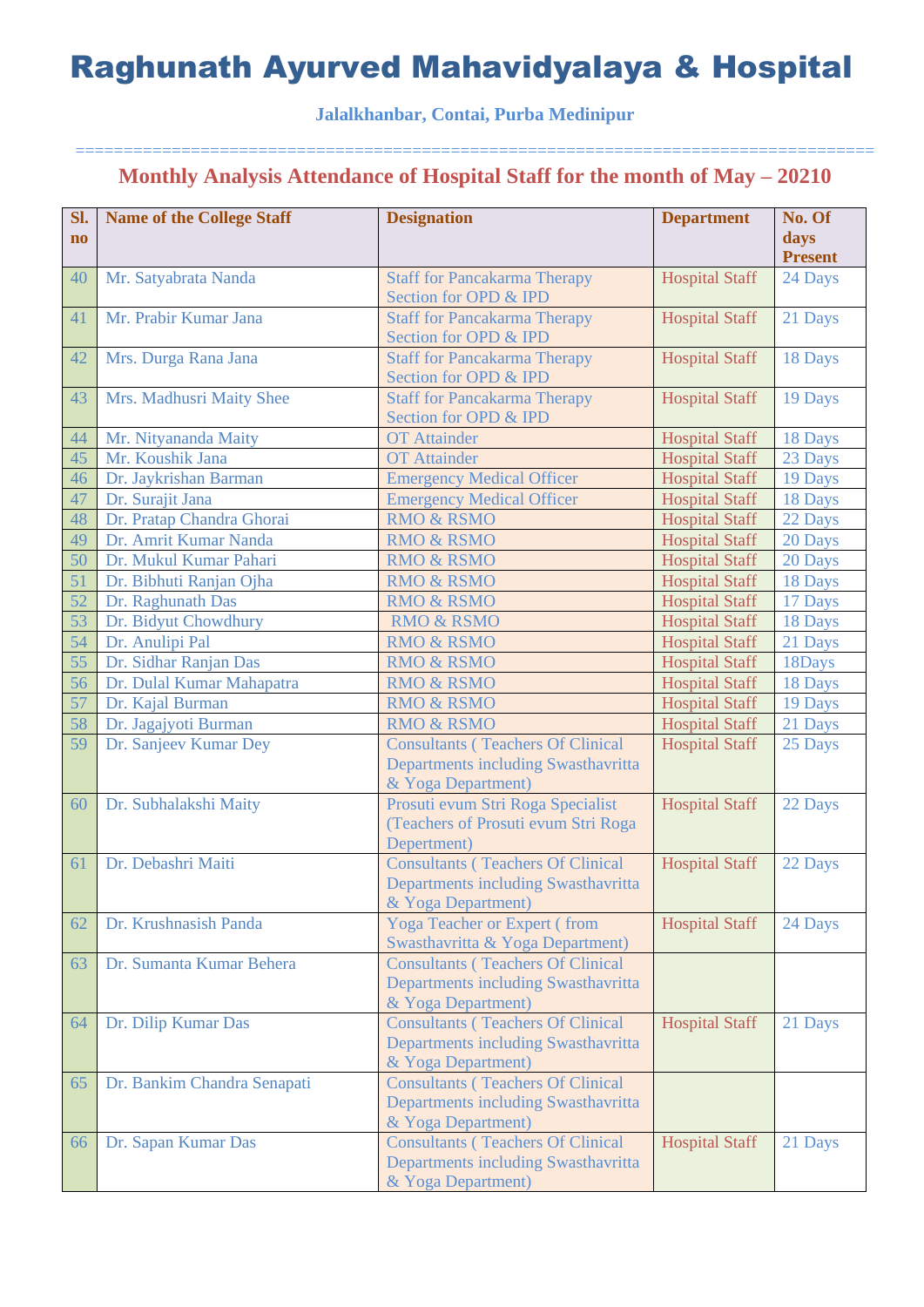### **Jalalkhanbar, Contai, Purba Medinipur**

| SI.<br>$\mathbf{no}$ | <b>Name of the College Staff</b> | <b>Designation</b>                                             | <b>Department</b>     | No. Of<br>days |
|----------------------|----------------------------------|----------------------------------------------------------------|-----------------------|----------------|
|                      |                                  |                                                                |                       | <b>Present</b> |
| 67                   | Dr. Durbadal Majumdar            | Shalya & Ksharsutra Therapy                                    | <b>Hospital Staff</b> | 24 Days        |
|                      |                                  | Specialists (Teacher Of Shalya<br>Department)                  |                       |                |
| 68                   | Dr. Suman Kundu                  | <b>Consultants (Teachers Of Clinical</b>                       | <b>Hospital Staff</b> | 23 Days        |
|                      |                                  | Departments including Swasthavritta                            |                       |                |
|                      |                                  | & Yoga Department)                                             |                       |                |
| 69                   | Dr. Sachindra Mohanta            | <b>Consultants (Teachers Of Clinical</b>                       | <b>Hospital Staff</b> |                |
|                      |                                  | Departments including Swasthavritta                            |                       |                |
| 70                   | Dr. Nitai Senapati               | & Yoga Department)<br><b>Consultants (Teachers Of Clinical</b> | <b>Hospital Staff</b> | 23 Days        |
|                      |                                  | Departments including Swasthavritta                            |                       |                |
|                      |                                  | & Yoga Department)                                             |                       |                |
| 71                   | Dr. Santanu Panda                | <b>Consultants (Teachers Of Clinical</b>                       | <b>Hospital Staff</b> | 21 Days        |
|                      |                                  | Departments including Swasthavritta                            |                       |                |
| 72                   | Dr. Dipanjan Jana                | & Yoga Department)<br><b>Consultants (Teachers Of Clinical</b> | <b>Hospital Staff</b> | 23 Days        |
|                      |                                  | Departments including Swasthavritta                            |                       |                |
|                      |                                  | & Yoga Department)                                             |                       |                |
| 73                   | Dr. Bidhan Roy                   | Panchakarma Specialists (Teachers of                           | <b>Hospital Staff</b> | 21 Days        |
|                      |                                  | <b>Panchakarma Teaching Department)</b>                        |                       |                |
| 74                   | Dr. Sayantika Bandyopadhyay      | <b>Consultants (Teachers Of Clinical</b>                       | <b>Hospital Staff</b> | 16 Days        |
|                      |                                  | Departments including Swasthavritta<br>& Yoga Department)      |                       |                |
| 75                   | Dr. Phalguni Bhattacharya        | <b>Consultants (Teachers Of Clinical</b>                       | <b>Hospital Staff</b> | 22 Days        |
|                      |                                  | Departments including Swasthavritta                            |                       |                |
|                      |                                  | & Yoga Department)                                             |                       |                |
| 76                   | Mr. Kafirul Sk                   | X-ray Technician or Radiographer                               | <b>Hospital Staff</b> | 24 Days        |
| 77                   | Dr. Rishi Das                    | Physiotherapist (Part – Time)                                  | <b>Hospital Staff</b> | 10 Days        |
| 78                   | Dr. Rupa Jana                    | Radiologist (Part – Time)                                      | <b>Hospital Staff</b> | 8 Days         |
| 79                   | Dr. Subhasish Pradhan            | Dentist (Part – Time)                                          | <b>Hospital Staff</b> | 10 Days        |
| 80                   | Dr. Partha Pratim Das            | Anaesthesiologist (Part – Time)                                | <b>Hospital Staff</b> | 6 Days         |
| 81                   | Dr. Ardhendu Sekhar Hazra        | Paediatrician (Part – Time)                                    | <b>Hospital Staff</b> | 4 Days         |
| 82                   | Dr. Prakiti Ranjan Roy           | Pathologist (Part – Time)                                      | <b>Hospital Staff</b> | 8 Days         |
| 83                   | Dr. Sattyam Maity                | Ophthalmologist (Part – Time)                                  | <b>Hospital Staff</b> | 4 Days         |
| 84                   | Dr. Promod Pramanik              | Obstetrician & Gynaecologist (Part - Time)                     | <b>Hospital Staff</b> | 8 Days         |
| 85                   | Dr. Sayan Hazra                  | Medicine Specialist (Part – Time)                              | <b>Hospital Staff</b> | 8 Days         |
| 86                   | Dr. Samir Kumar Dey              | Surgical Specialist (Part – Time)                              | <b>Hospital Staff</b> | 6 Days         |
| 87                   | Mrs. Jhuma Das                   | Panchakarma Asst                                               | <b>Hospital Staff</b> | 21 Days        |
| 88                   | Mrs. Rekha Ghosh                 | Midwife                                                        | <b>Hospital Staff</b> | 18 Days        |
| 89                   | Mrs. Sabina Khatun               | Laboratory Technician                                          | <b>Hospital Staff</b> | 24 Days        |
| 90                   | Mr. Nimai Bar                    | <b>Workers</b>                                                 | <b>Hospital Staff</b> | 19 Days        |
| 91                   | Mr. Kanchan Pradhan              | <b>Workers</b>                                                 | <b>Hospital Staff</b> | 23 Days        |